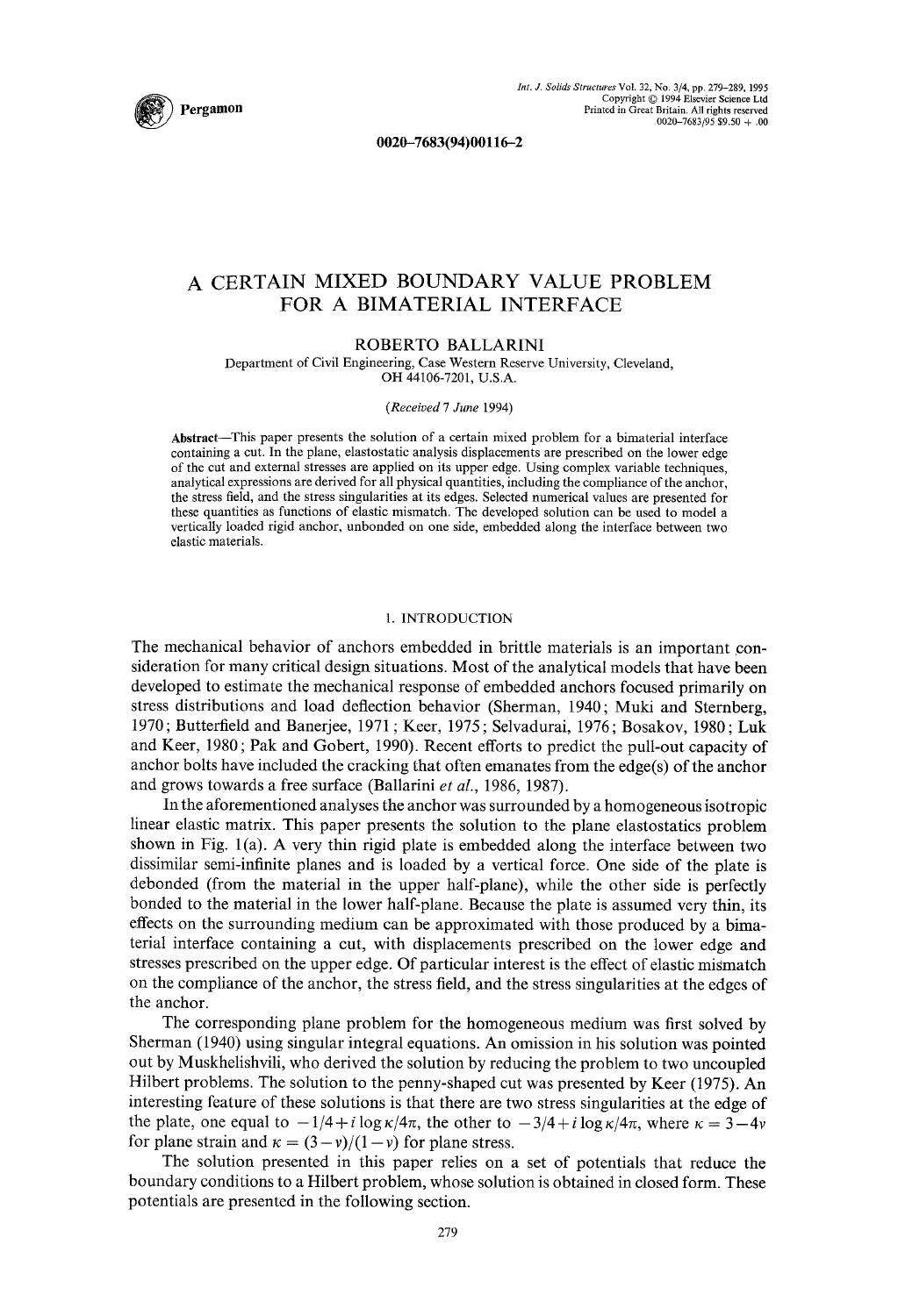

Fig. 1. (a) Thin anchor along a bimaterial interface ; (b) bimaterial interface containing a cut wi stresses (displacements) prescribed on upper (lower) edge.



Fig. 2.  $\sigma_{yy}/P$  for plane strain ( $\mu_2/\mu_1 = 1$ ,  $v_1 = v_2 = 0.2$ ).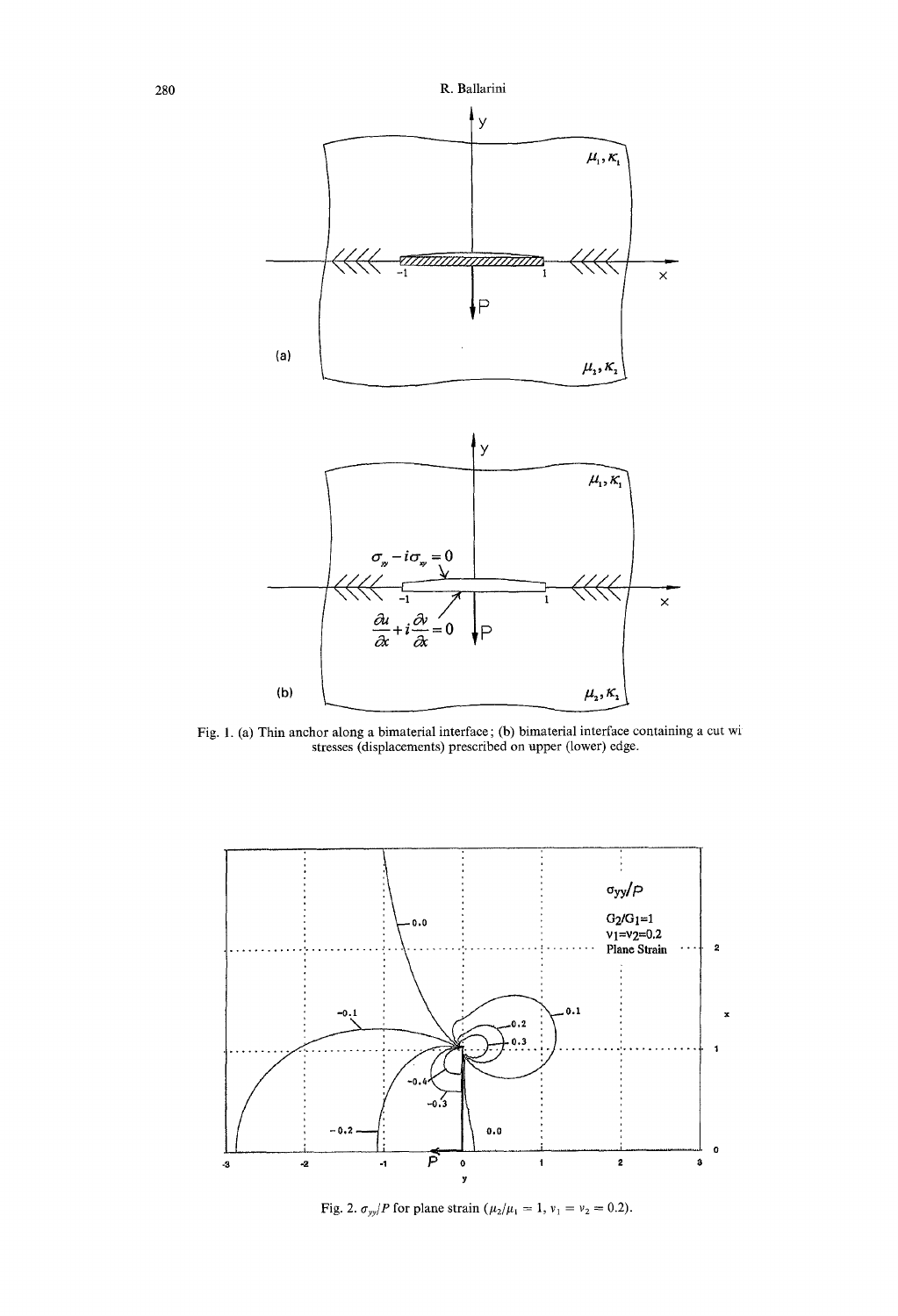# 2. ANALYTIC CONTINUATION METHOD FOR A BIMATERIAL INTERFACE

This section presents an analytic continuation procedure that can be used to formulate problems associated with a bimaterial interface containing a cut. The advantage of the method is that it eliminates the need to develop the Green's functions for a dislocation and a point force at the interface, and the associated singular integral equations. The method essentially generalizes the procedure outlined in Muskhelishvili's treatment of Sherman's problem.

Consider the *class* of plane elastostatics problems associated with the upper half-plane  $S^+$  with moduli  $\mu_1$  and  $\nu_1$  and the lower half-plane  $S^-$  with moduli  $\mu_2$  and  $\nu_2$ , where  $\mu_i$  and  $v_i$ ,  $i = 1, 2$ , denote the shear modulus and Poisson ratio, respectively.

The stresses and displacements may be expressed in terms of the Muskhelishvili potentials (Muskhelishvili, 1953) as follows:

$$
(\sigma_{yy} - i\sigma_{xy})_i = \Phi_i(z) + \overline{\Phi_i(z)} + z\overline{\Phi_i'(z)} + \overline{\Psi_i(z)}
$$
(1)

$$
(\sigma_{yy} + \sigma_{xx})_i = 2[\Phi_i(z) + \overline{\Phi_i(z)}]
$$
\n(2)

$$
2\mu_i \left( \frac{\partial u}{\partial x} + i \frac{\partial v}{\partial x} \right)_i = \kappa_i \Phi_i(z) - [\overline{\Phi_i(z)} + z \overline{\Phi'_i(z)} + \overline{\Psi_i(z)}]. \tag{3}
$$

The subscript *i* (*i* = 1, 2) denotes "in region  $S_i$ ";  $\Phi_1$  and  $\Psi_1$  correspond to the potentials for the upper half-plane and  $\Phi_2$  and  $\Psi_2$  correspond to the potentials for the lower halfplane. Moreover, z is the complex variable  $x + iy$ , the prime denotes differentiation with respect to z, and an overbar denotes complex conjugation.

As shown by Mukai *et al.* (1990), for such interface problems it is more convenient to introduce additional "jump" potentials as follows. Making use of the fact that if  $f(z)$  is analytic for z in region R, then  $\bar{f}(z) = \bar{f}(\bar{z})$  is analytic for  $\bar{z}$  in region R, the following *analytic* potentials are constructed :

$$
\Omega_{\rm s}(z) = \begin{cases} \Phi_1(z) - [\bar{\Phi}_2(z) + z\bar{\Phi}_2'(z) + \bar{\Psi}_2(z)] & z \in S_1 \\ \Phi_2(z) - [\bar{\Phi}_1(z) + z\bar{\Phi}_1'(z) + \bar{\Psi}_1(z)] & z \in S_2 \end{cases} \tag{4}
$$



Fig. 3.  $\sigma_{xy}/P$  for plane strain ( $\mu_2/\mu_1 = 1$ ,  $v_1 = v_2 = 0.2$ ).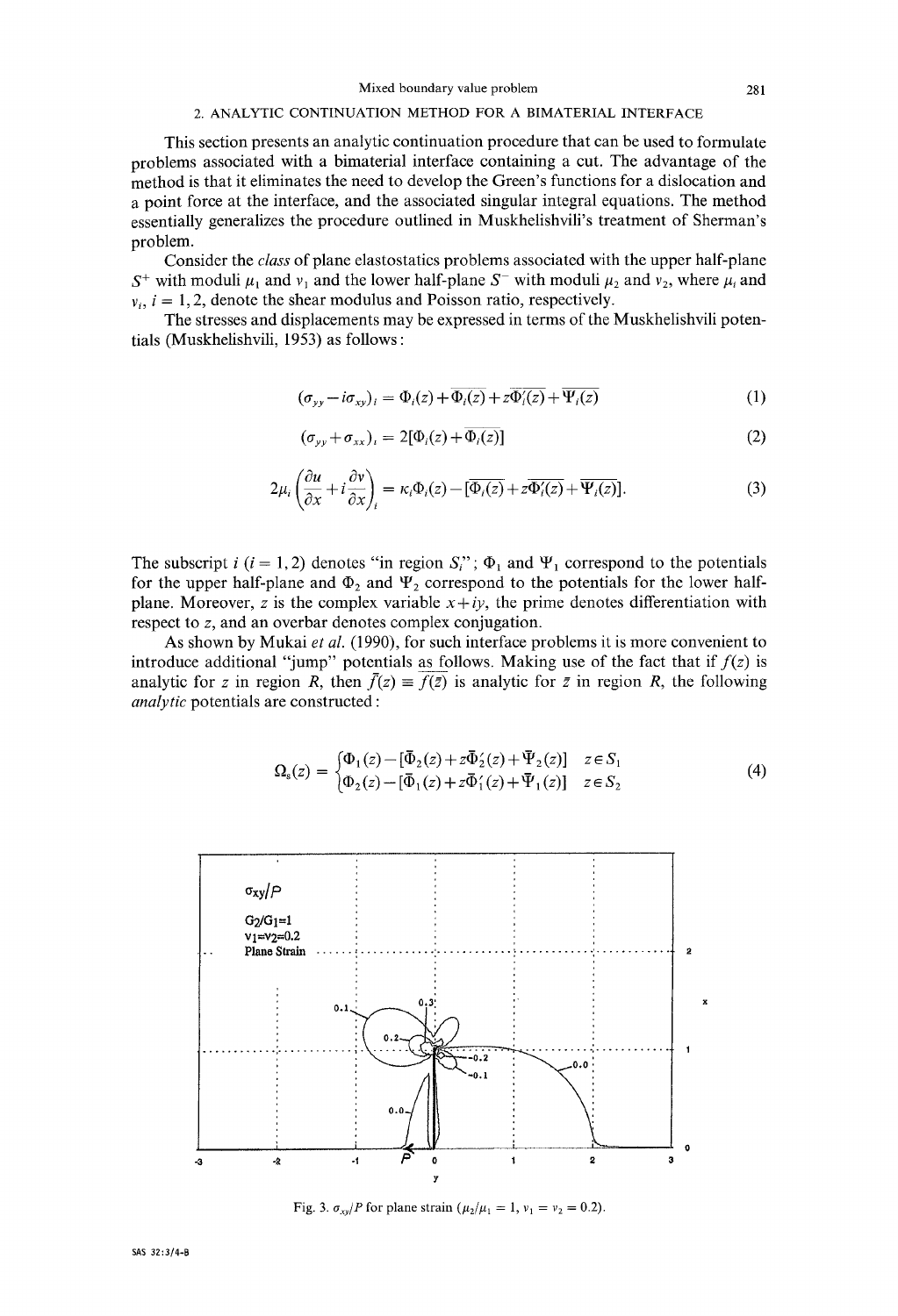

Fig. 4.  $\sigma_{xx}/P$  for plane strain ( $\mu_2/\mu_1 = 1$ ,  $v_1 = v_2 = 0.2$ ).

$$
\Omega_{d}(z) = \begin{cases} \frac{\kappa_{1}}{2\mu_{1}}\Phi_{1}(z) + \frac{1}{2\mu_{2}}[\bar{\Phi}_{2}(z) + z\bar{\Phi}_{2}'(z) + \bar{\Psi}_{2}(z)] & z \in S_{1} \\ \frac{\kappa_{2}}{2\mu_{2}}\Phi_{2}(z) + \frac{1}{2\mu_{1}}[\bar{\Phi}_{1}(z) + z\bar{\Phi}_{1}'(z) + \bar{\Psi}_{1}(z)] & z \in S_{2} .\end{cases} \tag{5}
$$

In terms of these potentials the discontinuities in stresses and displacements across the interface are given by

$$
(\sigma_{yy}-i\sigma_{xy})^+ - (\sigma_{yy}-i\sigma_{xy})^- = \Omega_s^+(x) - \Omega_s^-(x)
$$
 (6)

$$
\left(\frac{\partial u}{\partial x} + i\frac{\partial v}{\partial x}\right)^+ - \left(\frac{\partial u}{\partial x} + i\frac{\partial v}{\partial x}\right)^- = \Omega_d^+(x) - \Omega_d^-(x). \tag{7}
$$

The superscript  $+(-)$  represents the limit as the interface is approached from region  $S_1(S_2)$ . It is obvious from these last two equations that the discontinuities in the potentials represent, respectively, force and dislocation distributions along the interface. Equations



Fig. 5.  $\sigma_{yy}/P$  for plane strain ( $\mu_2/\mu_1 = 5$ ,  $\nu_1 = \nu_2 = 0.2$ ).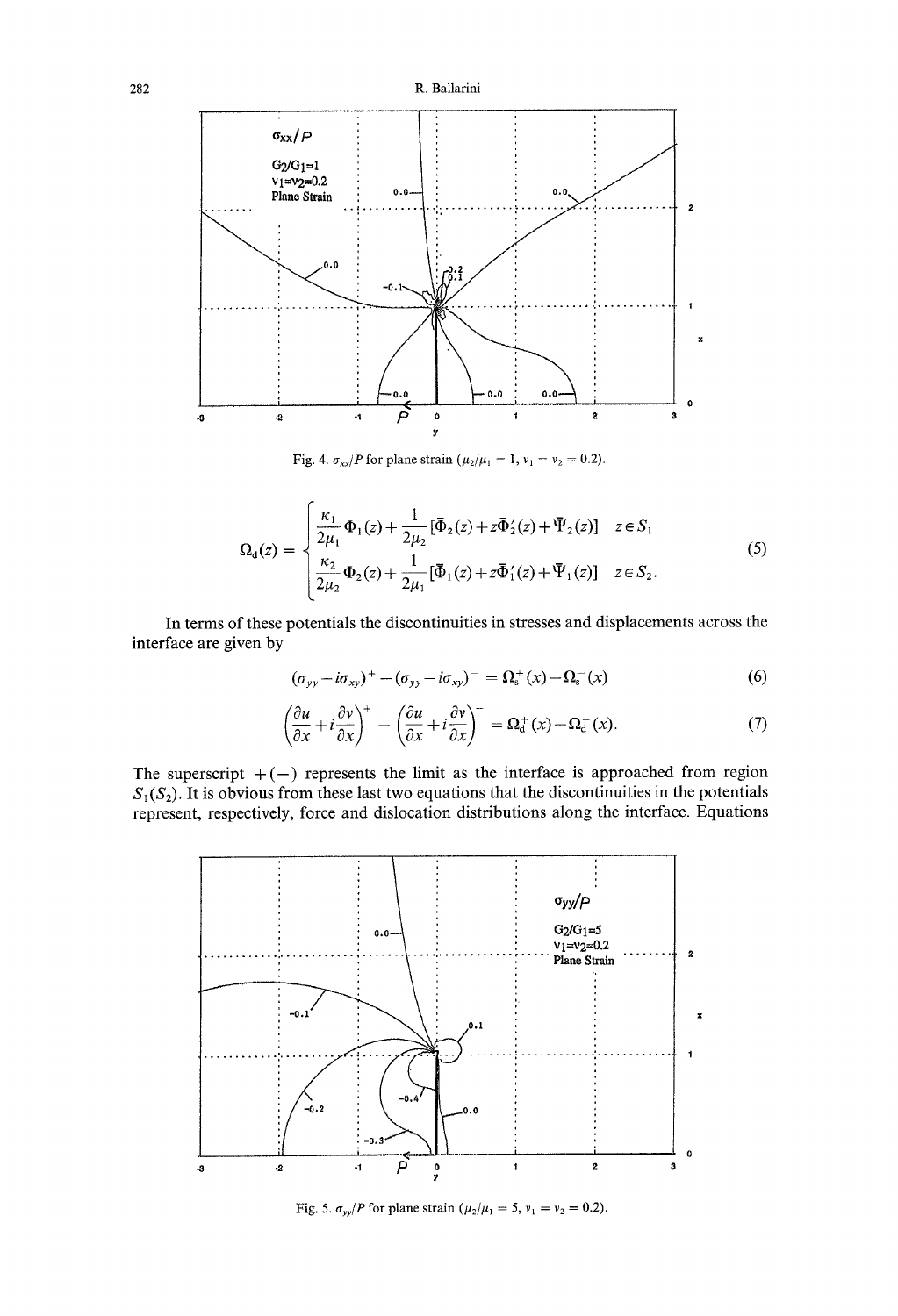(4) and (5) can be readily inverted to recover the potentials that appear in eqns  $(1)-(3)$ . The resulting representations become

$$
\Phi_1(z) = \frac{2\mu_1\mu_2}{\mu_1 + \mu_2\kappa_1} \left[ \frac{1}{2\mu_2} \Omega_s(z) + \Omega_d(z) \right]
$$
 (8)

$$
\Psi_1(z) = \frac{2\mu_1\mu_2}{\mu_2 + \mu_1\kappa_2} \left[ \frac{-\kappa_2}{2\mu_2} \bar{\Omega}_s(z) + \bar{\Omega}_d(z) \right] - \Phi_1(z) - z\Phi_1'(z)
$$
(9)

$$
\Phi_2(z) = \frac{2\mu_1\mu_2}{\mu_2 + \mu_1\kappa_2} \left[ \frac{1}{2\mu_1} \Omega_s(z) + \Omega_d(z) \right]
$$
(10)

$$
\Psi_2(z) = \frac{2\mu_1\mu_2}{\mu_1 + \mu_2\kappa_1} \left[ \frac{-\kappa_1}{2\mu_1} \bar{\Omega}_s(z) + \bar{\Omega}_d(z) \right] - \Phi_2(z) - z\Phi'_2(z). \tag{11}
$$

# 3. BOUNDARY CONDITIONS AND REDUCTION TO UNCOUPLED HILBERT PROBLEMS

Equations (6) and (7) clearly demonstrate the usefulness of the jump potentials for solving problems involving an interface containing a cut. For example, the interface *crack*  can be treated by setting the discontinuity in stress equal to zero and solving for the crack opening displacements. The solution of the *rigid line inclusion* problem, which was obtained by Ballarini (1990), can be derived by setting the discontinuity in displacement equal to zero and solving for the stress distribution along the rigid inclusion.

The boundary conditions for the configuration shown in Fig. 1(b) are written as

$$
(\sigma_{yy} - i\sigma_{xy})^{+} = 0 = \frac{\mu_{1}}{\mu_{1} + \mu_{2}\kappa_{1}} \Omega_{s}^{+} + \frac{2\mu_{1}\mu_{2}}{\mu_{1} + \mu_{2}\kappa_{1}} \Omega_{d}^{+}(x) - \frac{\mu_{1}\kappa_{2}}{\mu_{2} + \mu_{1}\kappa_{2}} \Omega_{s}^{-}(x) + \frac{2\mu_{1}\mu_{2}}{\mu_{2} + \mu_{1} + \kappa_{2}} \Omega_{d}^{-}(x), \quad |x| < 1, y = 0 \tag{12}
$$



Fig. 6.  $\sigma_{xy}/P$  for plane strain ( $\mu_2/\mu_1 = 5$ ,  $\nu_1 = \nu_2 = 0.2$ ).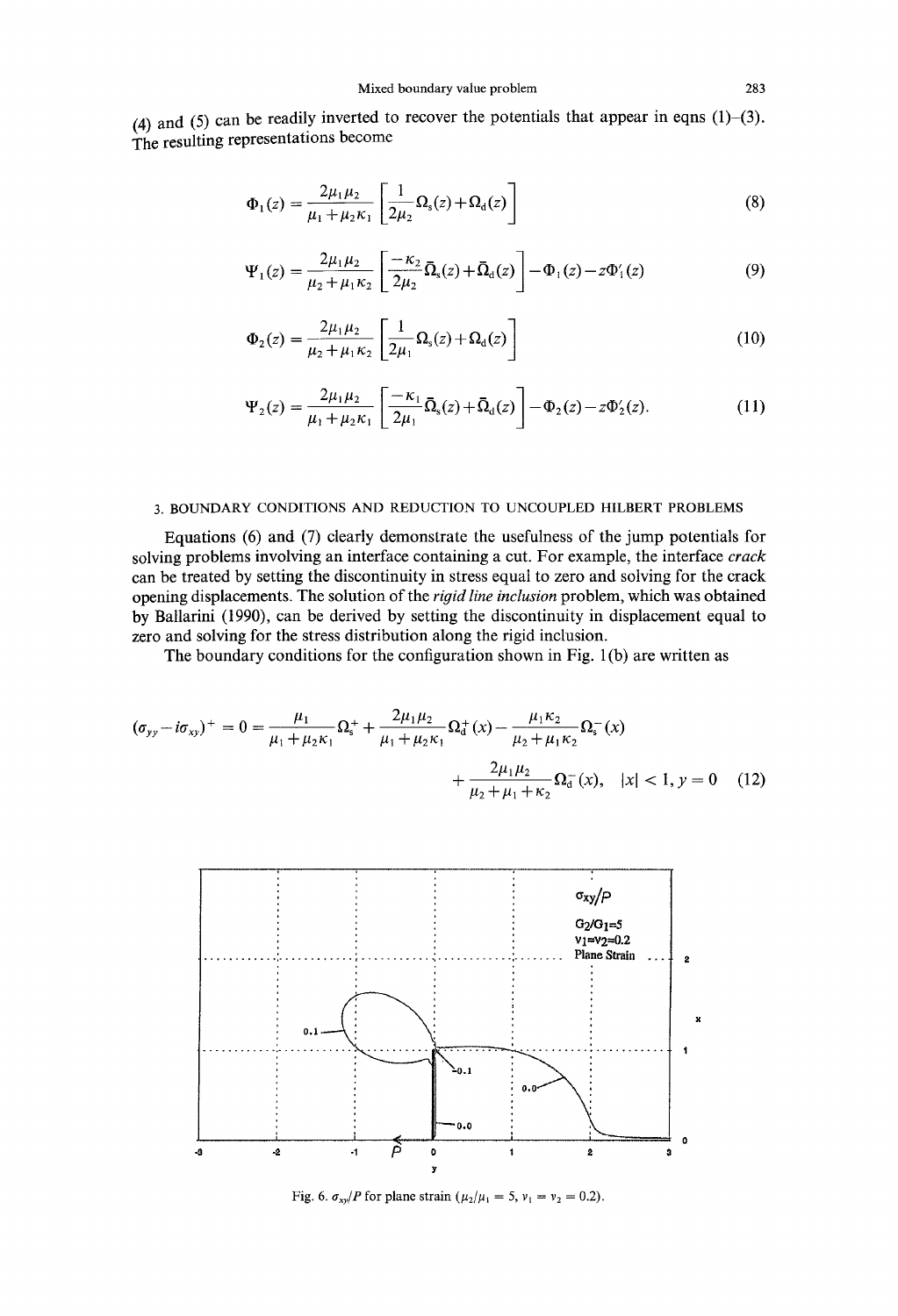284 R. Ballarini

$$
\left(\frac{\partial u}{\partial x} + i\frac{\partial v}{\partial x}\right)^{-} = 0 = \frac{\mu_{2}\kappa_{2}}{\mu_{2} + \mu_{1}\kappa_{2}}\Omega_{s}^{-}(x) + \frac{2\kappa_{2}\mu_{1}\mu_{2}}{\mu_{2} + \mu_{1}\kappa_{2}}\Omega_{d}^{-}(x) + \frac{\mu_{2}\kappa_{1}}{\mu_{1} + \mu_{2}\kappa_{1}}\Omega_{s}^{+}(x) - \frac{2\mu_{1}\mu_{2}}{\mu_{1} + \mu_{2}\kappa_{1}}\Omega_{d}^{+}(x), \quad |x| < 1, y = 0 \quad (13)
$$

$$
(\sigma_{yy}-i\sigma_{xy})^+ - (\sigma_{yy}-i\sigma_{xy})^- = \Omega_s^+(x) - \Omega_s^-(x) = 0, \quad |x| > 1, y = 0 \tag{14}
$$

$$
\left(\frac{\partial u}{\partial x} + i\frac{\partial v}{\partial x}\right)^+ - \left(\frac{\partial u}{\partial x} + i\frac{\partial v}{\partial x}\right)^- = \Omega_d^+(x) - \Omega_d^-(x) = 0, \quad |x| > 1, \ y = 0.
$$
 (15)

Equations (12) and (13) represent the zero traction and rigid anchor conditions along the cut, respectively, while eqns (14) and (15) represent the perfect bond along the remaining part of the interface. A unique solution is obtained by applying the following equilibrium and single valued displacement conditions :

$$
\int_{-1}^{1} \left[ (\sigma_{yy} - i \sigma_{xy})^{+} - (\sigma_{yy} - i \sigma_{xy})^{-} \right] dx = \int_{-1}^{1} (\Omega_{s}^{+}(x) - \Omega_{s}^{-}(x)) dx = P \qquad (16)
$$

$$
\int_{-1}^{1} \left[ \left( \frac{\partial u}{\partial x} + i \frac{\partial v}{\partial x} \right)^{+} - \left( \frac{\partial u}{\partial x} + i \frac{\partial v}{\partial x} \right)^{-} \right] dx = \int_{-1}^{1} \left( \Omega_{d}^{+}(x) - \Omega_{d}^{-}(x) \right) dx = 0. \tag{17}
$$

It should be noted that the problem could have been reduced to eqns  $(12)$ – $(17)$  in a less direct way by starting out with the Green's functions for a concentrated force and a discrete dislocation at the interface, replacing these with distributions, and writing the boundary conditions in terms of singular integral equations. Equations (12) and (13) would subsequently be recovered by applying the Plemelj formulae to the singular integral equations.

Although it is not immediately apparent, eqns  $(12)$ - $(15)$  define a Hilbert problem. That is, eqns (12) and (13) can be cast in the form

$$
[A\Omega_{\rm s}(x) + B\Omega_{\rm d}(x)]^+ - \lambda [A\Omega_{\rm s}(x) + B\Omega_{\rm d}(x)]^- = 0 \qquad (18)
$$

using the process outlined by Clements (1971), which involves multiplying eqn (13) by  $N$ , adding the result to eqn (12), and applying eqn (18). The procedure leads to the eigenvalue problem

$$
\left[\Omega_s^-(x) \quad \Omega_d^-(x)\right] \begin{bmatrix} \lambda - \kappa_2 m & \lambda \kappa_1 + \kappa_2 m \\ \lambda + m\mu_2 & -\mu_1(\lambda - \kappa_2 m) \end{bmatrix} \begin{Bmatrix} 1 \\ N \end{Bmatrix} = 0,\tag{19}
$$

where  $m = (1 + \beta)/(1 - \beta)$ . This last equation in turn provides the characteristic equation

$$
\lambda^2 + \lambda \left[ \kappa_2 \left( \frac{\alpha - \beta}{1 - \beta} \right) + \frac{\alpha + \beta}{1 - \beta} \right] + \left( \frac{1 + \beta}{1 - \beta} \right) \kappa_2 = 0, \tag{20}
$$

where  $\alpha$  and  $\beta$  are the Dundurs constants defined as

$$
\alpha = \frac{\mu_2(\kappa_1 + 1) - \mu_1(\kappa_2 + 1)}{\mu_2(\kappa_1 + 1) + \mu_1(\kappa_2 + 1)}\tag{21}
$$

$$
\beta = \frac{\mu_2(\kappa_1 - 1) - \mu_1(\kappa_2 - 1)}{\mu_2(\kappa_1 + 1) + \mu_1(\kappa_2 + 1)}.
$$
\n(22)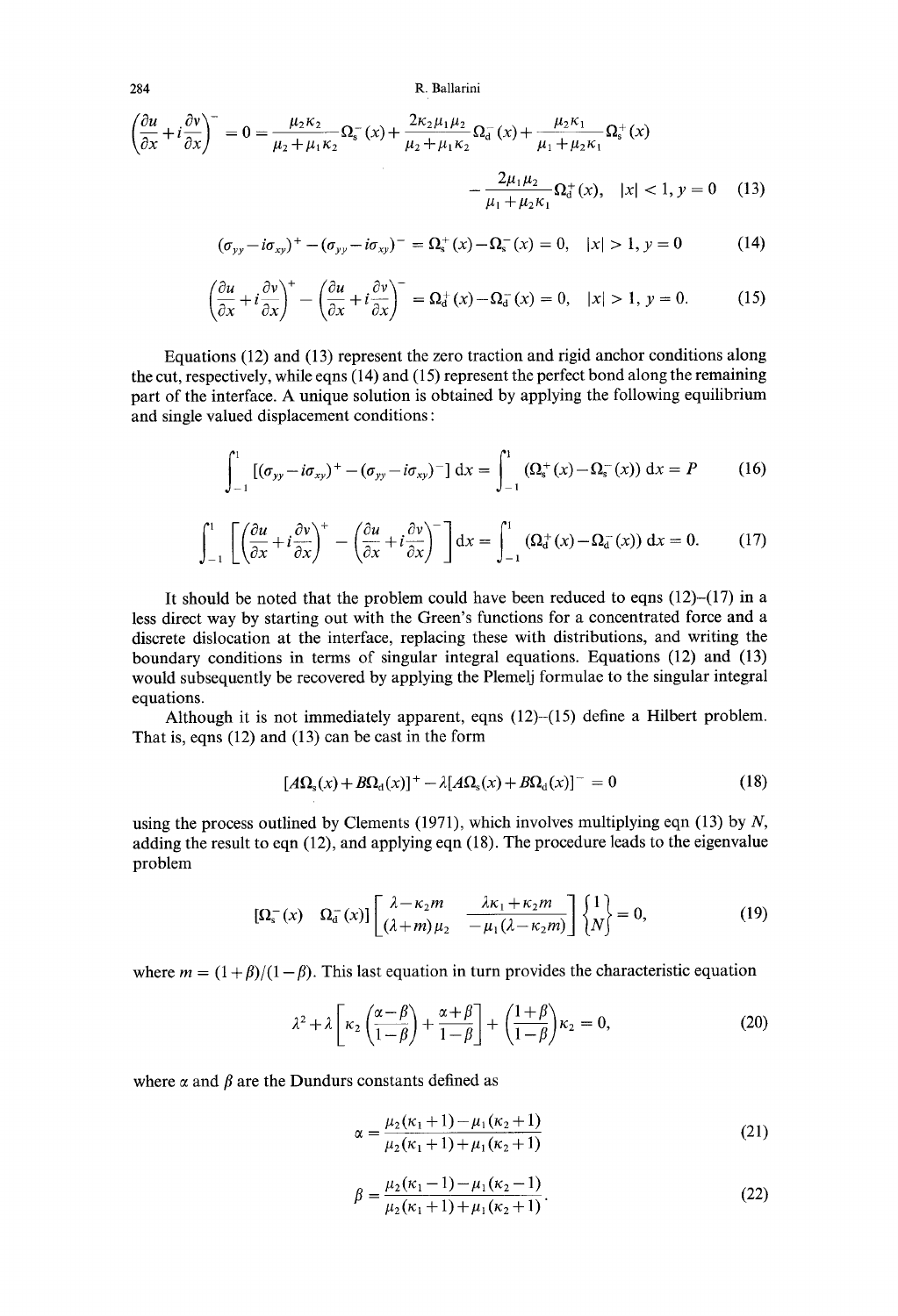The two roots of eqn (20),  $\lambda_1$  and  $\lambda_2$ , are associated with two values of  $N_i$  (i = 1, 2), which are obtained in terms of the eigenvalues through eqn (19). These in turn can be used to find the corresponding values of  $A_i$ ,  $B_i$ . Some trivial manipulations lead to

$$
N_i = \frac{-\lambda_i (1 - \beta) + \kappa_2 (1 + \beta)}{\lambda_i \kappa_i (1 - \beta) + \kappa_2 (1 + \beta)}
$$
(23)

$$
A_i = 1 + \kappa_1 N_i, \quad B_i = 2(\mu_2 - \mu_1 N_i). \tag{24}
$$

At this point all the constants that appear in eqn (18) have been determined. The solution of these equations is given by (Muskhelishvili, 1953)

$$
A_i \Omega_s(z) + B_i \Omega_d(z) = k_i X_i(z), \quad i = 1, 2,
$$
\n(25)

where

$$
X_i(z) = (z+1)^{-\gamma_i}(z-1)^{\gamma_i-1}, \quad \gamma_i = \frac{\log(\lambda_i)}{2\pi i}.
$$
 (26)

Thus

$$
\Omega_{\rm s}(z) = \frac{k_1 B_2 X_1(z) - k_2 B_1 X_2(z)}{A_1 B_2 - A_2 B_1}, \quad \Omega_{\rm d}(z) = \frac{= k_1 A_2 X_1(z) + k_2 A_1 X_2(z)}{A_1 B_2 - A_2 B_1}.\tag{27}
$$

The identities

$$
X_i^+(x) = \lambda_i X_i^-(x) = (1+x)^{-\lambda_i} (1-x)^{\gamma_i-1} e^{i\pi(\gamma_i-1)}
$$
(28)

and

$$
\int_{-1}^{1} (1+x)^{-\gamma} (1-x)^{\gamma-1} dx = \frac{\pi}{\sin \pi \gamma}
$$
 (29)

allows eqns (16) and (17) to be written as



Fig. 7.  $\sigma_{xx}/P$  for plane strain ( $\mu_2/\mu_1 = 5$ ,  $\nu_1 = \nu_2 = 0.2$ ).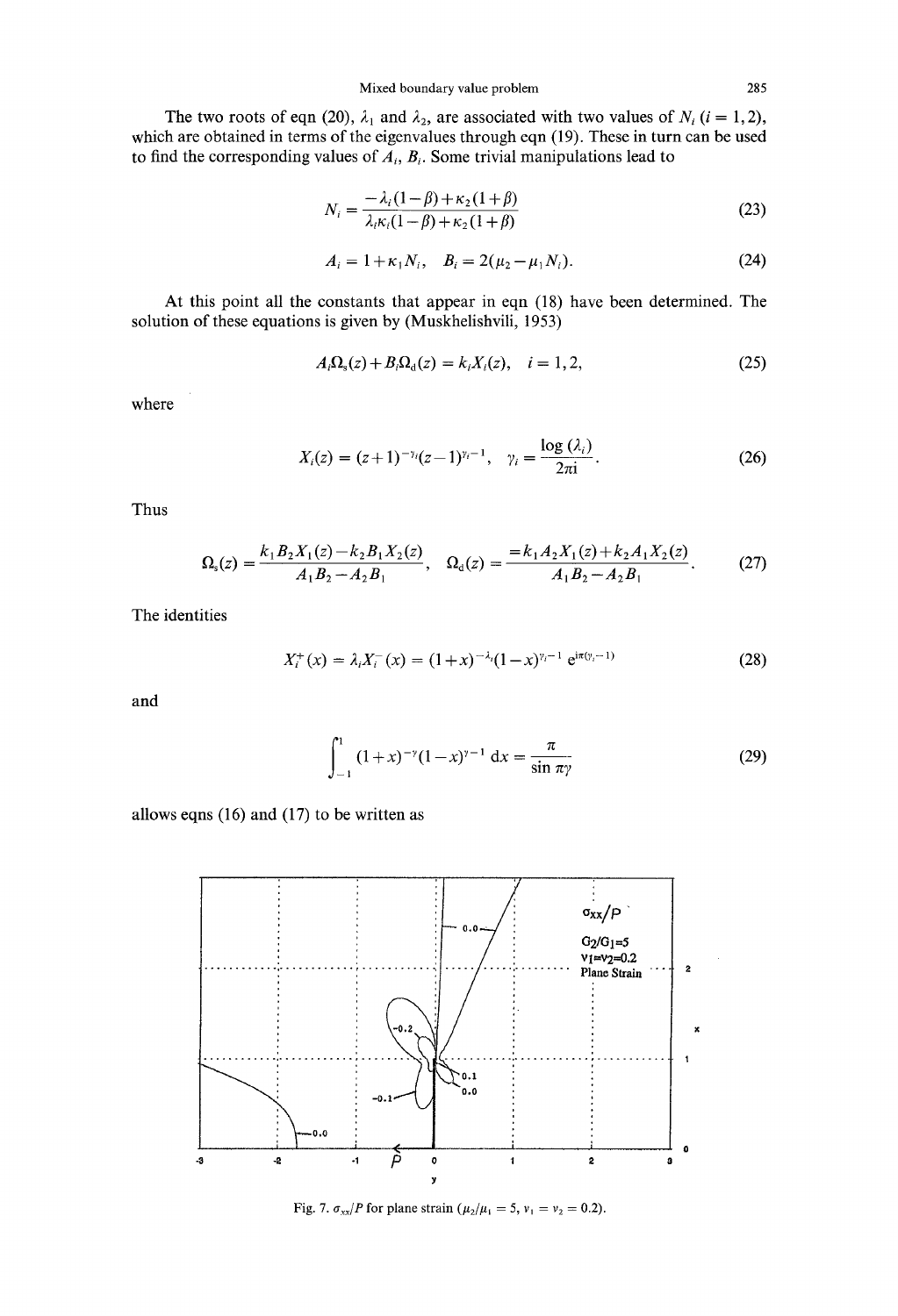

Fig. 8.  $\sigma_{yy}/P$  for plane strain ( $\mu_2/\mu_1 = 0.2$ ,  $v_1 = v_2 = 0.2$ ).

$$
\begin{bmatrix}\n\underline{B_2 e^{i\pi(\gamma_1 - 1)} (1 - \lambda_1^{-1})} & -\frac{B_1 e^{i\pi(\gamma_2 - 1)} (1 - \lambda_2^{-1})}{\sin \pi \gamma_2} \\
-\frac{A_2 e^{i\pi(\gamma_1 - 1)} (1 - \lambda_1^{-1})}{\sin \pi \gamma_1} & \frac{A_1 e^{i\pi(\gamma_2 - 1)} (1 - \lambda_2^{-1})}{\sin \pi \gamma_2}\n\end{bmatrix}\n\begin{Bmatrix}\nk_1 \\
k_2\n\end{Bmatrix}\n=\n\begin{Bmatrix}\nP \\
\pi(A_1 B_2 - A_2 B_1) \\
0\n\end{Bmatrix},
$$
\n(30)

which provides constants  $k_i$ . All physical quantities can now be calculated with the closed form expressions for the potentials  $\Omega_s(z)$  and  $\Omega_d(z)$ . In particular, the crack opening displacement at the middle of the anchor is given by



Fig. 9.  $\sigma_{xy}/P$  for plane strain  $(\mu_2/\mu_1 = 0.2, \nu_1 = \nu_2 = 0.2)$ .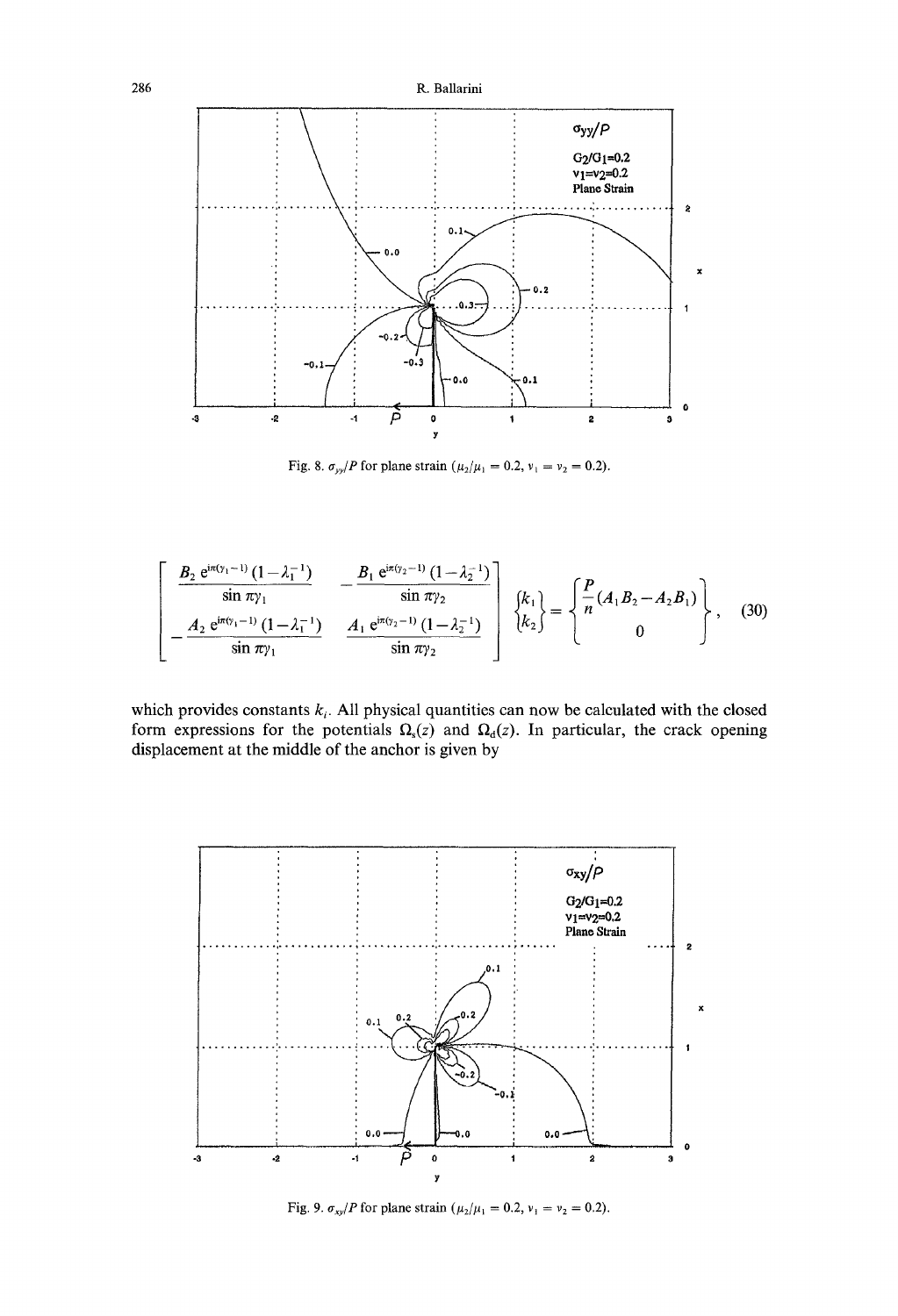

Fig. 10.  $\sigma_{xx}/P$  for plane strain ( $\mu_2/\mu_1 = 0.2$ ,  $v_1 = v_2 = 0.2$ ).

$$
\Delta = \int_0^1 \left( \Omega_d^+(x) - \Omega_d^-(x) \right) dx = \frac{1}{A_1 B_2 - A_2 B_1} \left\{ -A_2 k_1 e^{i\pi(\gamma_1 - 1)} \left( 1 - \frac{1}{\lambda_1} \right) \right.
$$
  
 
$$
\times \frac{{}_2 F_1(1, \gamma_1; 1 + \gamma_1; -1)}{\gamma_1} + A_1 k_2 e^{i\pi(\gamma_2 - 1)} \left( 1 - \frac{1}{\lambda_2} \right) \frac{{}_2 F_1(1, \gamma_2; 1 + \gamma_2; -1)}{\gamma_2} \right\}, \quad (31)
$$

where  ${}_2F_1(1, \gamma; 1 + \gamma; -1)$  is the hypergeometric function that can be calculated from the identity

$$
{}_2F_1(1,\gamma;1+\gamma;-1) = \gamma \sum_{n=0}^{\infty} (-1)^n (\gamma+n)^{-1}.
$$
 (32)

# 4. SELECTED RESULTS

For plane strain conditions with  $v_1 = v_2 = 0.2$ , eqns (31), (1), (2) and (6) were evaluated for selected values of  $\mu_2/\mu_1$ . The strengths of the singularities at the edges of the plate and

Table 1. Stress singularities and crack opening displacement

| $\mu_2/\mu_1$ | $\gamma_1$          | $\gamma_2$          | $\Delta \mu_1/P$ |
|---------------|---------------------|---------------------|------------------|
| 0.2           | $0.1398 - 0.0221$ i | $0.8602 - 0.0221$ i | 0.6437           |
| 0.3           | $0.1649 - 0.0302i$  | $0.8351 - 0.0302i$  | 0.4946           |
| 0.4           | $0.1841 - 0.0369$ i | $0.8159 - 0.0369$ i | 0.4073           |
| 0.5           | $0.1996 - 0.0427$ i | $0.8004 - 0.0427$ i | 0.3487           |
| 0.6           | $0.2126 - 0.0478$ i | $0.7874 - 0.0478$ i | 0.3062           |
| 0.7           | $0.2238 - 0.0522i$  | $0.7762 - 0.0522i$  | 0.2738           |
| 0.8           | $0.2336 - 0.0561i$  | $0.7664 - 0.0561$ i | 0.2480           |
| 0.9           | $0.2422 - 0.0596$ i | $0.7578 - 0.0596$ i | 0.2270           |
| 1             | $0.2500 - 0.0627i$  | $0.7500 - 0.0627$ i | 0.2095           |
| 2             | $0.3004 - 0.0827$ i | $0.6996 - 0.0827$ i | 0.1206           |
| 3             | $0.3282 - 0.0929$ i | $0.6718 - 0.0929$ i | 0.0856           |
| 4             | $0.3467 - 0.0992i$  | $0.6533 - 0.0992i$  | 0.0665           |
| 5             | $0.3602 - 0.1034$ i | $0.6398 - 0.1034$ i | 0.0545           |
| 6             | $0.3706 - 0.1064$ i | $0.6294 - 0.1064$ i | 0.0462           |
| 7             | $0.3790 - 0.1087$ i | $0.6210 - 0.1087$ i | 0.0401           |
| 8             | $0.3859 - 0.1106$ i | $0.6141 - 0.1106$ i | 0.0354           |
| 9             | $0.3917 - 0.1120$ i | $0.6083 - 0.1120$ i | 0.0317           |
| 10            | $0.3968 - 0.1132$ i | $0.6032 - 0.1132i$  | 0.0287           |
|               |                     |                     |                  |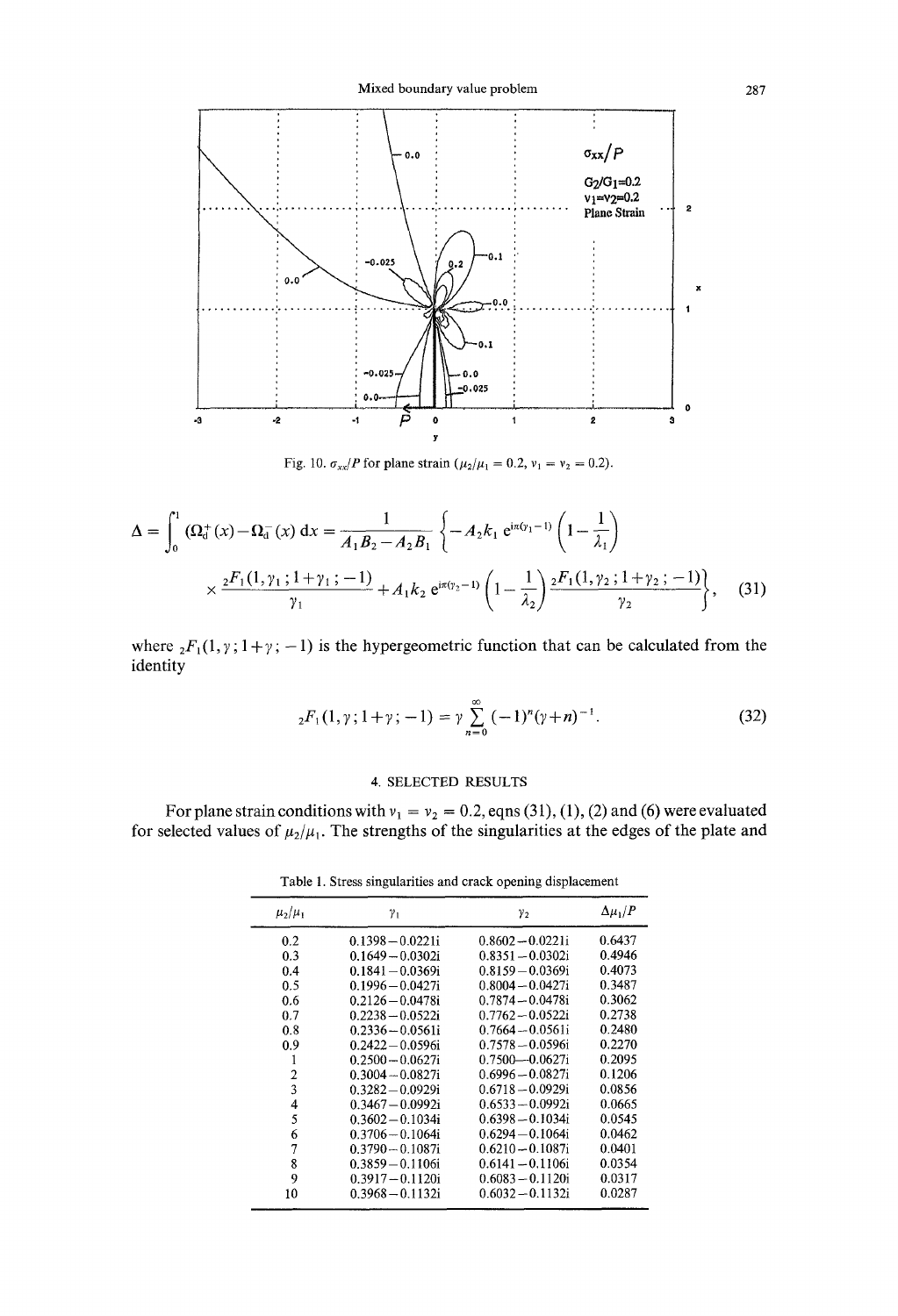

Fig. 11. Contact stress distribution along the anchor.

the normalized crack opening displacement at the middle of the anchor are presented in Table 1. It is observed that the boundary conditions assumed along the cut lead to two "oscillating singularities", which predict interpenetration of material, as discussed by Comninou and Dundurs (1980). While it is beyond the scope of this paper, this contradiction can be avoided by requiring that certain inequalities be incorporated into the formulation, as was done for interface cracks in a series of papers by Comninou and Dundurs (Comninou, 1977a,b, 1978; Comninou and Dundurs, 1979a,b, 1980; Dundurs and Comninou, 1979). They introduced contact zones of length  $c$  at the tips of an interface crack of length 2l and found that, for tensile loading,  $(l-c)/l$  is of the order of  $10^{-4}$ . Moreover, the global features of the stress field were found to be practically the same as those of the interface crack with no contact zones. These results suggest that, for the vertically loaded anchor analysed in this paper, the analytic solution can be used to study the global features of the stress field, but not the stress distribution in the immediate vicinity of the crack tips.

As expected the compliance of the anchor decreases as the stiffness of the lower halfplane increases.

Figures 2-10 are contour plots of the Cartesian stress components, normalized by multiplying their values by the half-length of the anchor (which is equal to 1), and dividing by the vertical load P. Figures 2, 5 and 8 show, as expected, that as the stiffness of the lower half-plane increases (decreases), the compression in the lower half-plane increases (decreases), while the tension in the upper half-plane decreases (increases). Similar trends for the magnitudes of the other stress components are observed by comparing Figs 3, 6 and 9 and Figs 4, 7 and 10.

The contact stress distribution (6) is shown in Fig. 11. An interesting feature of the solution is that the shear stress needed to satisfy the rigid line boundary conditions is relatively small. At first sight is seems that the area under each normal stress distribution is not equal to the applied load. It should be noted, however, that the strength of the singularity at the tips of the anchor increases with decreasing  $\mu_2/\mu_1$ , and that the normal stress curves in Fig. 11 cross somewhere within the interval  $0.9 < x < 1.0$ .

*Acknowledgement--This* work was supported by NASA-Lewis under Grant NAG3-856.

### REFERENCES

Ballarini, R. (1990). A rigid line inclusion at a bimaterial interface. *Engng Fract. Mech.* 37, 1–5. Ballarini, R., Shah, S. P. and Keer, L. M. (1986). Failure characteristics of short anchor bolts embedded in a brittle material. *Proc. R. S. London* A404, 35-54.